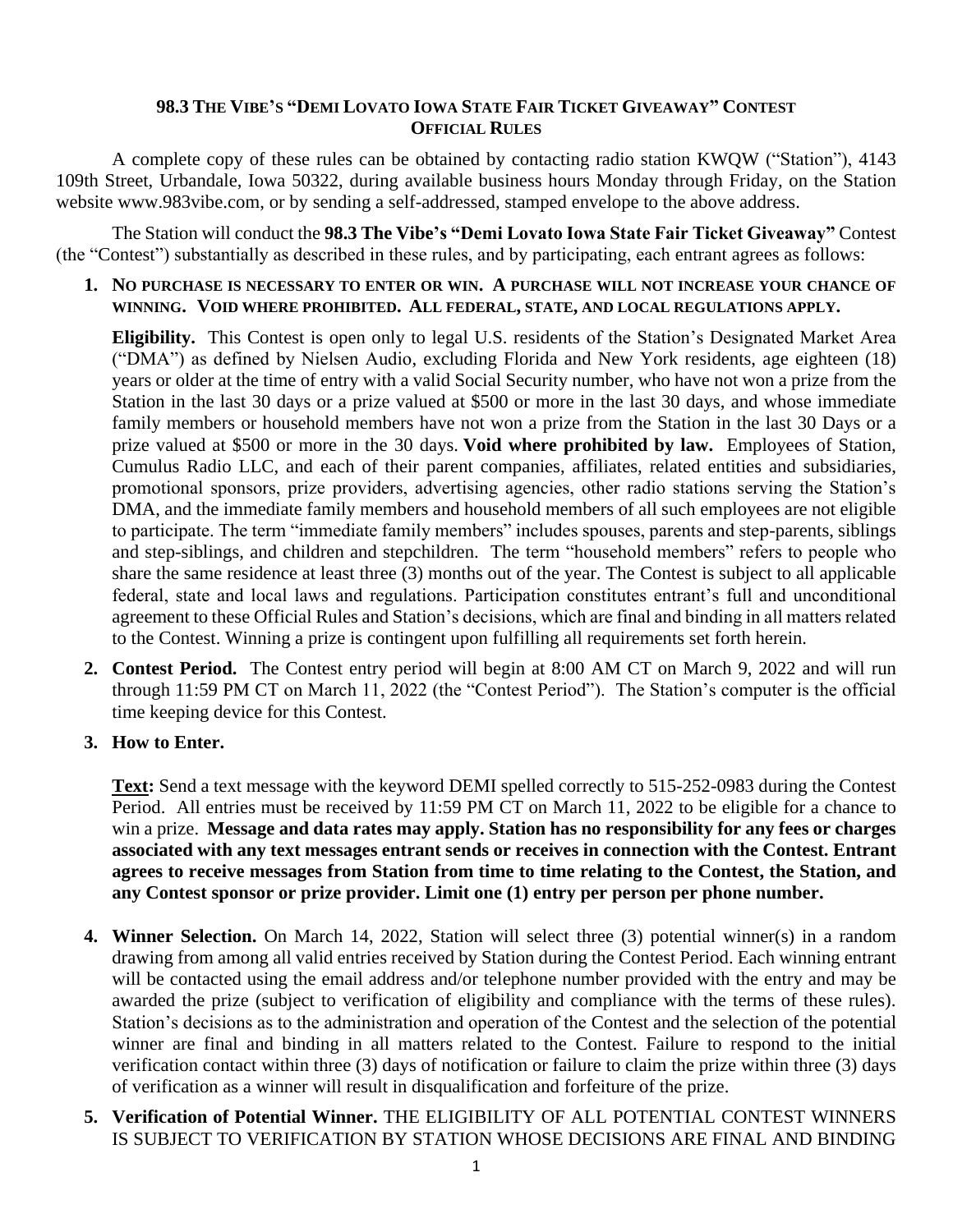IN ALL MATTERS RELATED TO THE CONTEST. The potential winner must continue to comply with all terms and conditions of these Official Rules, and winning is contingent upon fulfilling all requirements. The potential winner may be notified by email and/or telephone call after the date of random drawing and/or winner determination. The potential winner will be required to sign and return to Station, within three (3) days of the date notice is sent, an affidavit of eligibility and a liability/publicity release (except where prohibited) to claim the prize, if applicable. A winner who returns the affidavit of eligibility and liability/publicity release will be deemed to have accepted the contest prize and thereafter will not be permitted to rescind their acceptance of the prize and/or return the prize. If a potential winner cannot be contacted, fails to sign and return the affidavit of eligibility and/or the liability/publicity release within the required time period (if applicable), or if the prize or prize notification is returned as undeliverable, potential winner forfeits prize. In the event that the potential winner of a prize is disqualified for any reason, Station may award the applicable prize to an alternate winner by random drawing from among all remaining eligible entries. Unclaimed prizes may not be awarded.

**6. Prizes.** Three (3) prizes will be awarded in this Contest. Each winner will receive: Two (2) Iowa State Fair admission passes and two (2) tickets to the Demi Lovato concert event at the Iowa State Fairgrounds, 3000 East Grand Avenue, Des Moines, Iowa 50317 on August 14, 2022 at 8:00 PM CT

The approximate retail value ("ARV") of each prize is One Hundred Fourteen Dollars (**\$114).** 

## **TOTAL ARV OF ALL CONTEST PRIZES IS: THREE HUNDRED FORTY TWO DOLLARS (\$342).**

**For entry to the prize event(s), each event attendee may be required to show valid proof of vaccination against the COVID-19 virus and/or valid proof of a negative test for the COVID-19 virus within 72 hours (or such other time as the event organizers require) prior to the event(s).**

Winner is responsible for all taxes associated with prize receipt and/or use. Odds of winning a prize depend on a number of factors including the number of eligible entries received during the Contest Period and listeners participating at any given time.

There is no substitution, transfer, or cash equivalent for prizes, except that the Station may, in its sole discretion and to the extent permitted by law, substitute prizes of comparable value or cash. The prizes are expressly limited to the item(s) listed above and do not include taxes, gratuities or any other expenses. Any tickets and/or gift certificates/cards awarded as part of a prize will be subject to the terms and conditions set forth by the issuer and are valid only on the date(s) printed on the tickets or gift certificates/cards. Other restrictions may apply.

If any prize or a portion of any prize is postponed, cancelled, or otherwise unavailable due to disease, epidemic, pandemic, quarantine, any acts of government and/or any reason that is beyond the control of Station or any Sponsor, then no substitution shall be provided. Station and any Sponsors make no representation or warranty about the safety of any prize. By accepting and using a prize, each winner acknowledges and assumes all risks of accepting and using the prize, and any other risks associated with the prize.

**7. Entry Conditions and Release.** By entering, each entrant agrees to: (a) comply with and be bound by these Official Rules and the decisions of the Station, which are binding and final in all matters relating to this Contest; (b) release and hold harmless Station, Sponsor, Cumulus Media New Holdings Inc., and each of their affiliated companies, participating sponsors, the prize suppliers and any other organizations responsible for sponsoring, fulfilling, administering, advertising or promoting the Contest, and each of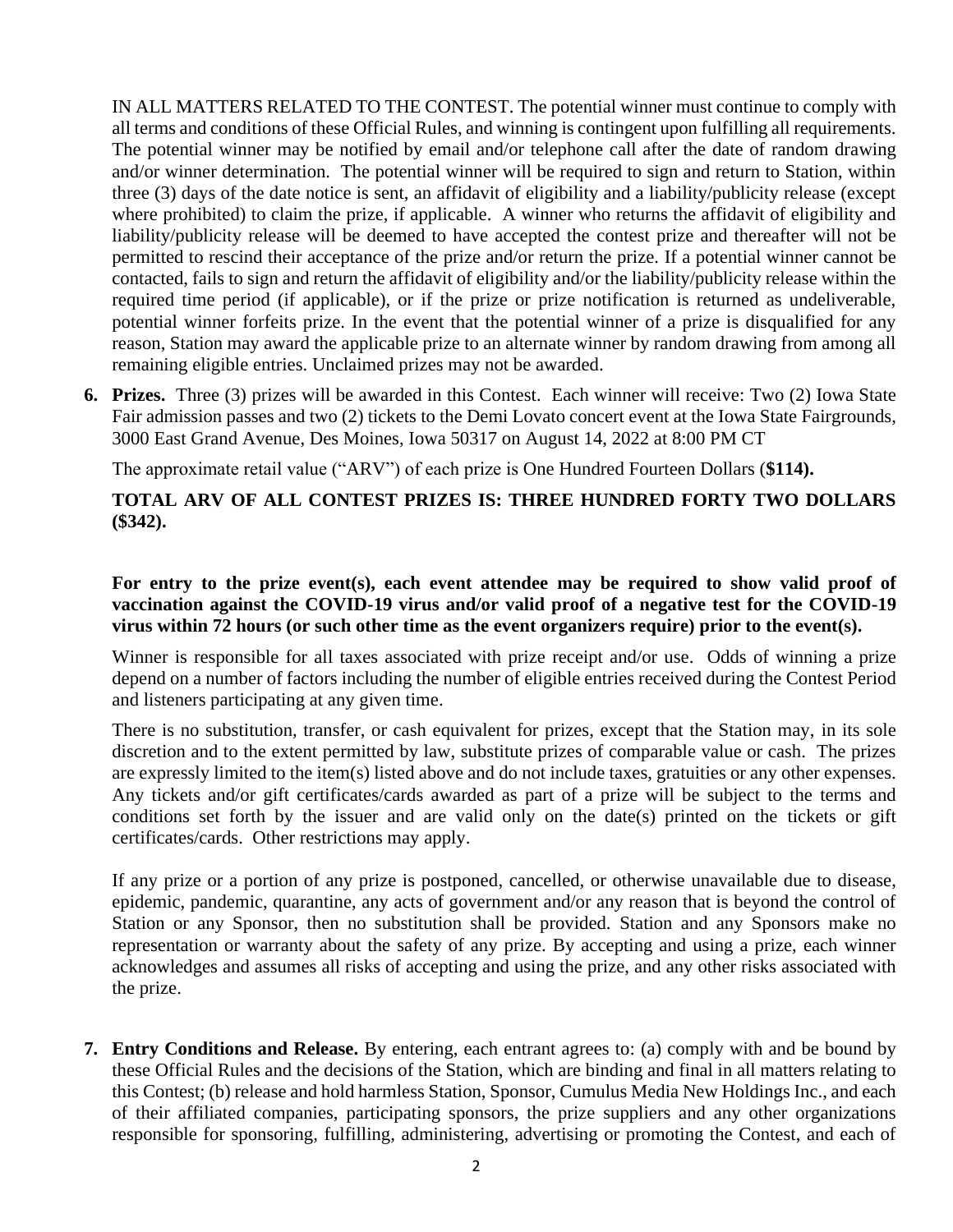their respective past and present officers, directors, employees, agents and representatives (collectively, the "Released Parties") from and against any and all claims, expenses, and liability, including but not limited to negligence and damages of any kind to persons and property, including but not limited to invasion of privacy (under appropriation, intrusion, public disclosure of private facts, false light in the public eye or other legal theory), defamation, slander, libel, violation of right of publicity, infringement of trademark, copyright or other intellectual property rights, property damage, or death or personal injury arising out of or relating to a entrant's entry, creation of an entry or submission of an entry, participation in the Contest, acceptance or use or misuse of prize (including any travel or activity related thereto) and/or the broadcast, exploitation or use of entry; and (c) indemnify, defend and hold harmless the Released Parties from and against any and all claims, expenses, and liabilities (including reasonable attorneys' fees) arising out of or relating to an entrant's participation in the Contest and/or entrant's acceptance, use, nonuse or misuse of the prize.

- **8. Publicity.** Participation in the Contest constitutes entrant's consent to use by the Station and its agent of entrant's name, likeness, photograph, voice, opinions, entry, and/or biographical information (including hometown and state) for promotional purposes in any media, worldwide, without further payment or consideration, unless otherwise prohibited by law.
- **9. Taxes.** All State, Local, Federal and/or other taxes, duties, tariffs, title fees, licensing fees, or other fees for prizes awarded become the sole responsibility of the winner. All those who win a prize or prizes valued \$600 or more in any given year will be issued an IRS Form 1099 to report their winnings.
- **10. General Conditions.** Station reserves the right to cancel, suspend and/or modify the Contest, or any part of it, if any fraud, technical failures or any other factor beyond Station's reasonable control impairs the integrity or proper functioning of the Contest, as determined by Station in its sole discretion. Station reserves the right in its sole discretion to disqualify any individual it finds to be tampering with the entry process or the operation of the Contest or to be acting in violation of these Official Rules or acting in an unsportsmanlike or disruptive manner. Any attempt by any person to deliberately undermine the legitimate operation of the Contest may be a violation of criminal and civil law, and, should such an attempt be made, Station reserves the right to seek damages from any such person to the fullest extent permitted by law. Station's failure to enforce any term of these Official Rules shall not constitute a waiver of that provision.
- **11. Limitations of Liability.** The Released Parties are not responsible for: (a) any incorrect or inaccurate information, whether caused by Station, Sponsor, entrants, printing errors or by any of the equipment or programming associated with or utilized in the Contest; (b) technical failures of any kind, including but not limited to malfunctions, interruptions, or disconnections in phone lines or network hardware or software; (c) unauthorized human intervention in any part of the entry process or the Contest; (d) technical or human error that may occur in the administration of the Contest or the processing of entries; or (e) any injury or damage to persons or property that may be caused, directly or indirectly, in whole or in part, from entrant's participation in the Contest or receipt or use, non-use or misuse of any prize. No more than the stated number of prizes will be awarded. In event that a production, technical, programming or other error causes more than stated number of prizes as set forth in these Official Rules to be claimed, Station reserves the right to award only the stated number of prizes by a random drawing among all legitimate, unawarded, eligible prize claims.
- **12. Disputes.** Entrant agrees that: (a) any and all disputes, claims and causes of action arising out of or connected with this Contest, or any prizes awarded, shall be resolved individually, without resort to any form of class action; (b) any and all disputes, claims and causes of action arising out of or connected with this Contest, or any prizes awarded, shall be resolved exclusively by the United States District Court or the appropriate state court located in the Station's listening area; (c) any and all claims, judgments and awards shall be limited to actual out-of-pocket costs incurred, including costs associated with entering this Contest, but in no event attorneys' fees; and (d) under no circumstances will entrant be permitted to obtain